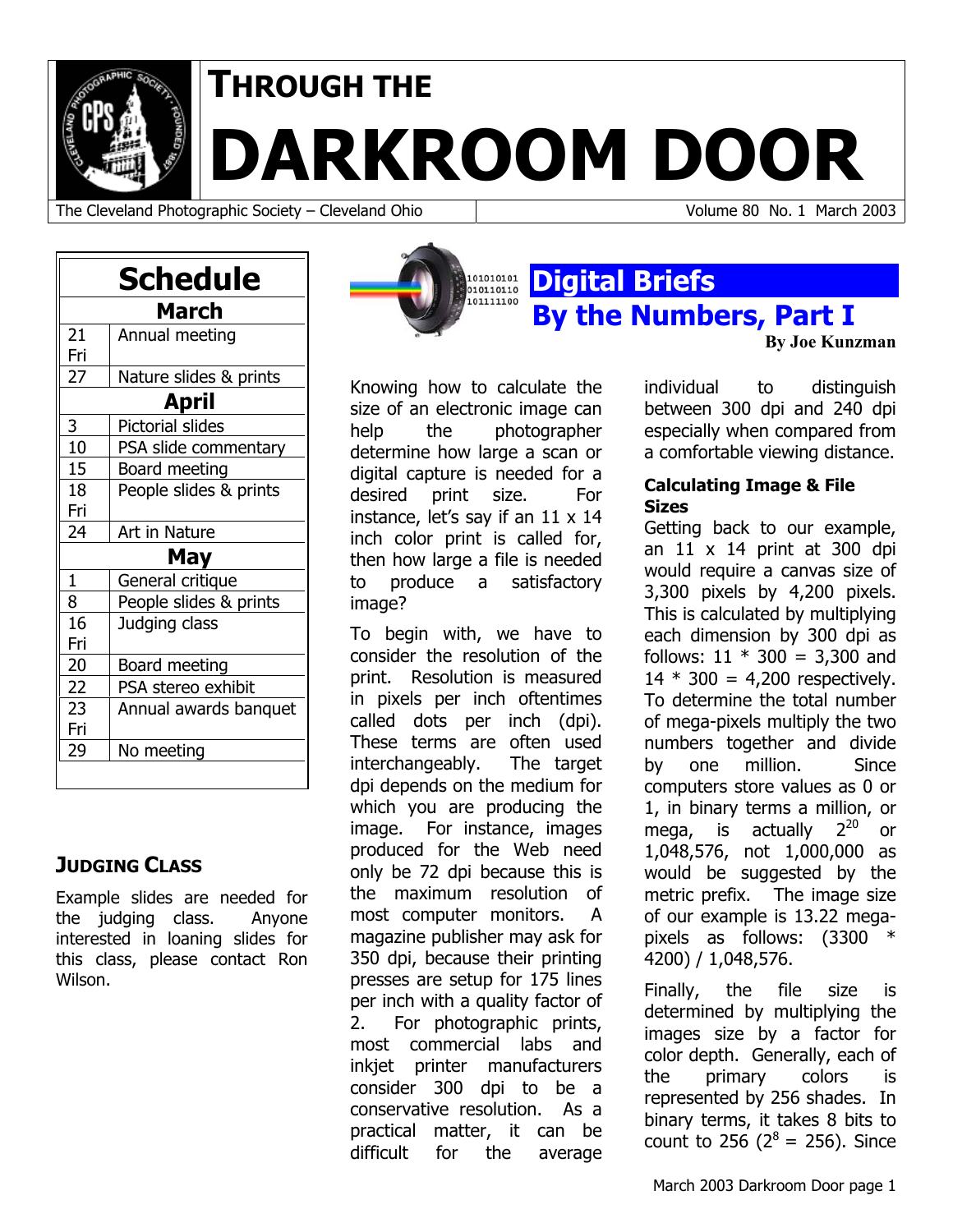#### **Through the DARKROOM DOOR is the official publication of the Cleveland Photographic Society;**

| <b>CLUBROOMS AT:</b>           | <b>1549 Superior Ave</b><br><b>Cleveland OH 44114</b>     |                  |
|--------------------------------|-----------------------------------------------------------|------------------|
| <b>MAILING ADDRESS:</b>        | CPS<br><b>PO Box 26104</b><br><b>Fairview Pk OH 44126</b> |                  |
| PHONE:                         | (216) 781-1533                                            |                  |
| <b>WEBSITE:</b>                | www.clevelandphoto.org                                    |                  |
| <b>PRESIDENT:</b>              | <b>Bert Klein</b>                                         | (216) 941-9485   |
| <b>VICE PRESIDENT</b>          | <b>Vic Evcic</b>                                          | (216) 941-6442   |
| <b>SECRETARY:</b>              | <b>Suzanne Cooper</b>                                     | $(216)$ 464-8109 |
| <b>TREASURER:</b>              | <b>Bob Malek</b>                                          | (440) 734-9088   |
| <b>WEBMASTER</b>               | Joe Kunzman                                               | (440) 354-5356   |
| EDITOR:                        | <b>Marie Kunzman</b>                                      | (440) 354-5356   |
| <b>DEADLINE FOR NEXT ISSUE</b> | 18 <sup>th</sup> of the month                             |                  |



# **Digital Briefs con't**

8-bits are equal to 1-byte, each primary color would require 1 byte of storage per pixel. Since a monochrome image only uses one color (black) the factor is one. Since a RGB color images uses the three primary colors (red, green and blue) it has a factor of 3. CMYK color image have a factor of 4 since this is the number of primary colors used (cyan, magenta, yellow, and black). Our example RGB image file would have to be 39.66Mb calculated as follows: 13.22 \* 3. Refer to the illustration to see how these numbers are displayed in PhotoShop. This will be the actual file size of a flat TIFF image. If a file is saved in a compressed format such as JPEG, LZW, or ZIP the file size may be substantially smaller. Adding layers to a PSD file will increase the file size.

If math is not your best subject don't worry, most scanning software will make these calculations for you. However, knowing how to make these calculations is important for several reasons. First, it will help you determine what mega-pixel capacity camera and/or resolution scanner is needed achieve a desired print size. Second, some scanners will automatically resample and image if driven beyond their optical resolution. As you may prefer to resample in PhotoShop, these calculation will help you detect and avoid this situation.

Next month we discuss resizing and resampling in more detail.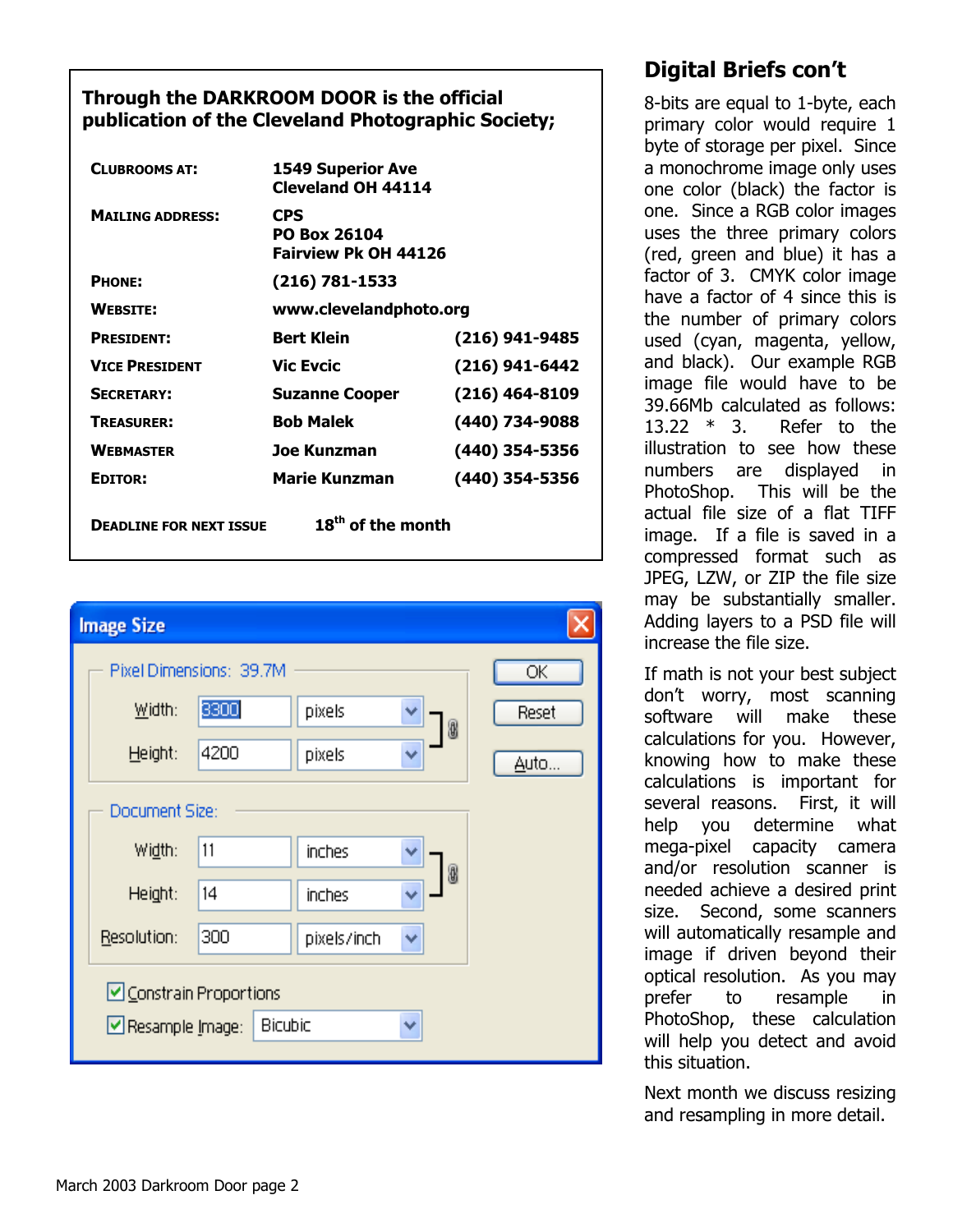#### **COMPETITION RESULTS AND STANDINGS**

**Accumulated Points** 

| <b>General - Class A</b> |                |
|--------------------------|----------------|
| <b>Bob Stone</b>         | 25             |
| Ron Wilson               | 14             |
| Maria Kaiser             | 14             |
| <b>Bill Gance</b>        | 12             |
| Jim Kunkel               | 11             |
| Joe Polevoi              | 7              |
| Ed Rynes                 | 5              |
| Elaine Kukral            | $\overline{4}$ |
| Gerry Juskenas           | 3              |

| <b>General – Class B</b> |    |
|--------------------------|----|
| Jim Frier                | 14 |
| <b>Russell Purnell</b>   | 14 |
| Ken Kukral               | 14 |
| Bing Wang                | q  |
| Pam Vizdos               |    |
| Diane Funk               |    |

| Zoology – Class A   |    |
|---------------------|----|
| <b>Jim Kunkel</b>   | 17 |
| Maria Kaiser        | 15 |
| <b>Bill Gance</b>   | 14 |
| Ron Wilson          | 14 |
| Elaine Kukral       | 13 |
| Ed Rynes            | 12 |
| <b>Bob Stone</b>    | 9  |
| <b>Bob Malek</b>    | 8  |
|                     |    |
| Zoology – Class B   |    |
| Ken Kukral          | 13 |
| Diane Funk          | 5  |
| Mathew Dunn         | 5  |
| Bing Wang           | 4  |
| <b>Geoff Powers</b> | 4  |

#### **Nature Prints**

| <b>B &amp; W maker made</b> |    |
|-----------------------------|----|
| Zoology – Class A           |    |
| <b>Paul Mathiellis</b>      | 5  |
|                             |    |
| Color maker made            |    |
| <b>General – Class A</b>    |    |
| Jim Kunkel                  | 15 |
|                             |    |
| <b>Color maker made</b>     |    |
| <b>General - Class B</b>    |    |
| Joe Kunzman                 | 10 |
| Marie Kunzman               | 5  |
| <b>Geoff Powers</b>         | 5  |

| <b>Nature Prints con't</b>  |    |
|-----------------------------|----|
| <b>Color maker made</b>     |    |
| Zoology – Class A           |    |
| Ed Rynes                    | 15 |
| Jim Kunkel                  | 10 |
|                             |    |
| <b>Color maker made</b>     |    |
| Zoology - Class B           |    |
| <b>Bob Malek</b>            | 10 |
| Jim Frier                   | 5  |
|                             |    |
| <b>General - Commercial</b> |    |
| <b>Bob Stone</b>            | 20 |
| Elaine Kukral               | 9  |
|                             |    |
| Zoology – Commercial        |    |
| <b>Bob Stone</b>            | 19 |
| <b>Vic Evcic</b>            | 14 |
| Derek Hunter                | 5  |
| Elaine Kukral               | 4  |
|                             |    |
| <b>Pictorial Slides</b>     |    |
| <b>Class A</b>              |    |
| Joe Brilla                  | 17 |
| Gerry Juskenas              | 12 |
| Ed Rynes                    | 12 |
| Ron Wilson                  | 12 |
| Bob Stone                   | 12 |

| Jim Kunkel             | 5  |
|------------------------|----|
| Elaine Kukral          | 4  |
| Paul Mathiellis        | 4  |
| Fred Reingold          | 3  |
|                        |    |
| <b>Class B</b>         |    |
| Jim Frier              | 12 |
|                        | 12 |
| Ken Kukral             |    |
| Diane Funk             | 9  |
| <b>Russell Purnell</b> | 8  |
| Steve Kleinman         | 5  |

Bing Wang 5 Suzanne Cooper 4 Bert Klein 3

Maria Kaiser 9 Bill Gance 5 Joe Polevoi 5 Susan Swope 5

#### **Pictorial Prints B & W maker made Class A**  Ed Rynes 15 Jim Frier 5 **B & W maker made Class B**  Kolman Rosenberg 10 **Color maker made Class A**  Jim Kunkel 9 Ed Rynes 5 **Color maker made Class B**  John Armonas 5

| Commercial             |    |
|------------------------|----|
| Elaine Kukral          | 10 |
| <b>Bob Stone</b>       | 8  |
| Jim Frier              | 5  |
| <b>Bill Gance</b>      | 5  |
| <b>Paul Mathiellis</b> | 5  |
| Diane Funk             |    |

## **Amended Standings**

The Nature standings have been reviewed for accuracy through the 2/27/03 competition. Several questions were raised about mis-reported scores. Please review and contact Marie Kunzman if there seems to be a problem.

The Pictorial will also be reviewed for the next DRD.